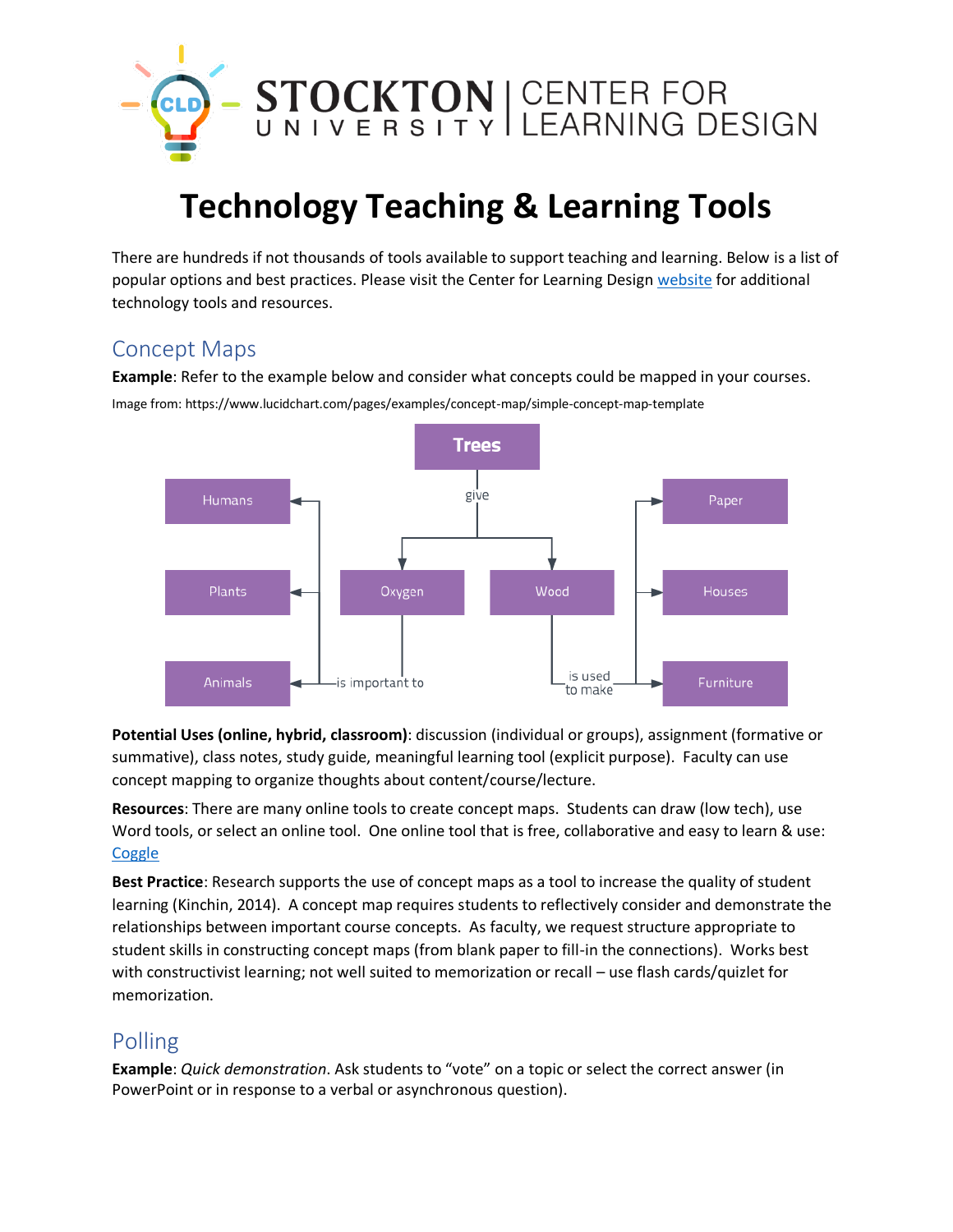**Potential Uses (classroom, hybrid, online)**: check student understanding/thoughts, confirm/assess prior knowledge (flipped classroom), think-pair-share, peer tutoring, educational games/competition, quizzing\*, attendance\*. Faculty can use polling in or outside of class to gather student data/opinions.

**Resources**: Stockton has Turning Point clickers (complete request form). There are many available tools to purchase. Low tech polling in the classroom can involve colored cards, letter paddles, or physical objects. Online tools that are free and easy to learn & use: [Mentimeter,](https://www.mentimeter.com/) Kahoot, [Poll Everywhere](https://www.polleverywhere.com/) and [Socrative.](https://socrative.com/)

**Best Practice**: Research supports the use of student response systems (clickers/polling) as a tool to increase student engagement and participation especially in large lectures (Heaslip, Donovan, & Cullen, 2014). Recent research suggests use of polling/on demand testing with feedback can increase student academic performance (exam scores) although additional research is needed (Balta, Perera-Rodríguez, & Hervás-Gómez, 2018).

#### Video Lessons

**Example**: Using video you select, create a lesson (make comments, assess student understanding, guide students through video learning experience). An example video (adult learners) can be viewed at this link[: https://edpuzzle.com/assignments/5b16b56066e15440617be97d/watch.](https://edpuzzle.com/assignments/5b16b56066e15440617be97d/watch)

**Potential Uses (online, hybrid, classroom)**: check student understanding/thoughts, prepare students prior to class (flipped classroom), review after class, start conversations, prepare for discussion, learn content, gather student thoughts/opinions on video, verify students watched video\*, track student performance\*.

**Resources**: Free and easy to learn & use: [Edpuzzle.](https://edpuzzle.com/) Other options [playposit](https://learn.playposit.com/learn/) and [nearpod.](https://nearpod.com/)

**Best Practice**: Watching videos is typically a passive activity that may not engage students and promote learning. Research supports the use of interactive video tools to improve learning. A study by Shelton, Warren, & Archambault (2016) showed that quiz performance improved with interactive videos when compared to conventional video watching. Literature includes discussions about the benefits of interactive video for students with learning differences and in promoting a culturally responsive learning environment (Fullam, 2017).

## Study Tools

**Example**: Students use flash cards to memorize terms or buy study guides. The internet is full of a variety of study tools appropriate to a wide variety of disciplines. A google search will typically assist you in finding discipline specific tools.

**Potential Uses (online, hybrid, F2F)**: review after class, learn content, study terms for assessment, promote self-study, learn more about course content (for motivated, engaged students)

**Resources**: Free and easy to learn & use: [Quizlet](https://quizlet.com/) (flash cards with quizzing/games) o[r StudyStack.](https://www.studystack.com/) Other options: [Evernote](https://evernote.com/) (organize study materials or information for research paper) or [OneNote.](https://onenoteforteachers.com/) Example of study tools to recommend/use: [Crash Course](https://www.pbslearningmedia.org/collection/crash-course/#.W0y9fNJKhPZ) (politics, ecology, physics, astronomy, world history, computer science, chemistry, biology and more).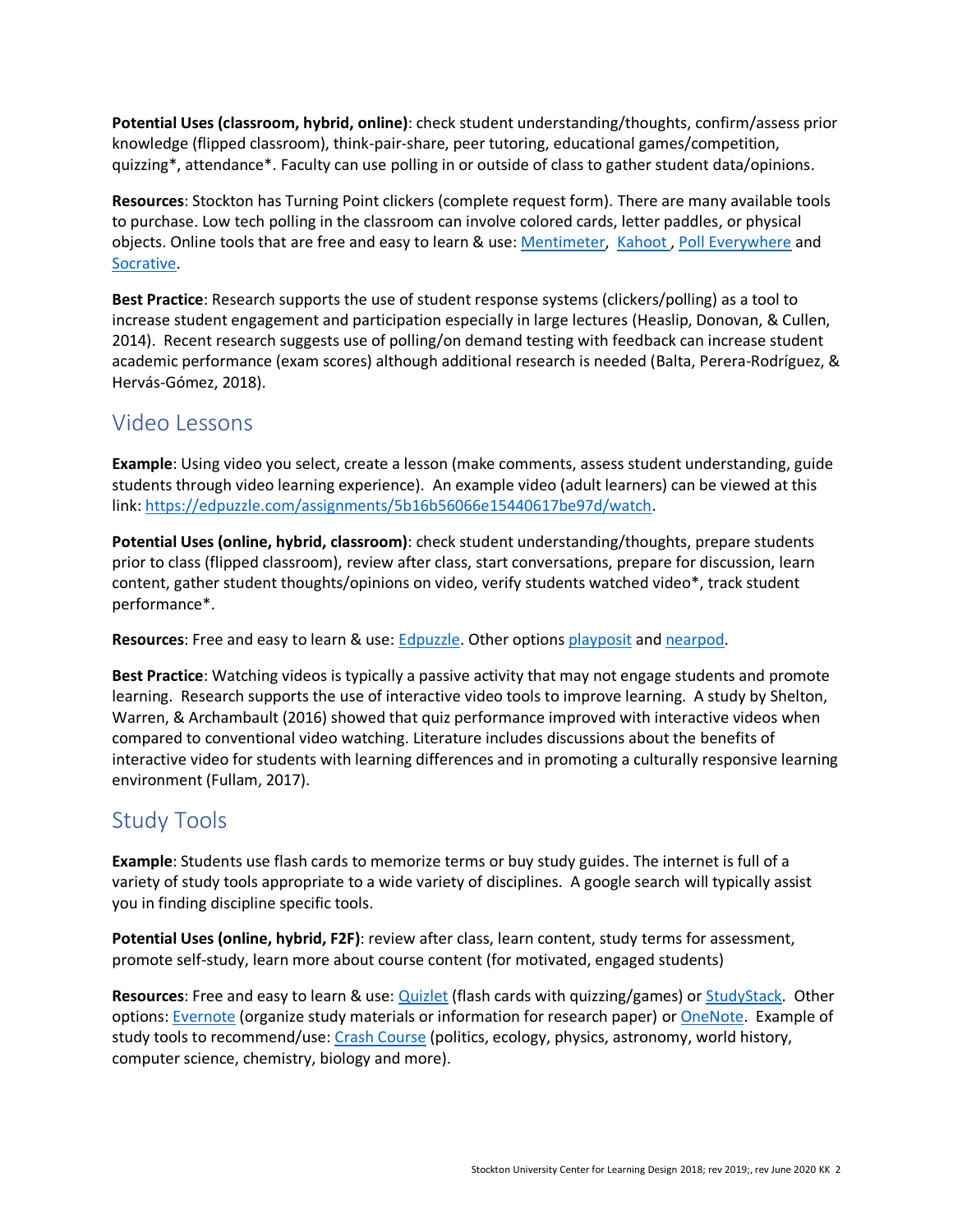**Best Practice**: Adult learning principles tell us that adult students learn using different styles (visual, auditory, kinesthetic), are self-directed, and need to be responsible for their own learning. Adult learners bring previous experience and a task-oriented approach to learning. The availability of wellplanned resources and study tools including an explanation of the tool's purpose supports the learner. For a brief review of these principles and application to course desig[n click here.](https://www.nhi.fhwa.dot.gov/downloads/freebies/172/PR%20Pre-course%20Reading%20Assignment.pdf)

### Rubrics

**Example**: Rubrics must be constructed to measure important skills/knowledge/values based on student learning outcomes. This sample rubric scores course/seminar participation based on student behaviors reflecting listening, speaking, preparing for class. Rubrics must match assignment instructions/guidelines. The purpose of a rubric is to make expectations explicit and reduce grading workload.

|             |                      | Proficient          |                       |
|-------------|----------------------|---------------------|-----------------------|
|             | Mastery              |                     | Developing            |
| Preparation | Came to discussion   | Came to discussion  | Either the text was   |
|             | fully prepared with  | with evidence of    | not read, or it was   |
|             | material read and    | having given the    | not understood.       |
|             | open-ended           | material a cursory  | Either no             |
|             | questions written    | read. Questions     | questions or poor     |
|             |                      | were written, but   | questions were        |
|             |                      | they may not        | written.              |
|             |                      | stimulate further   |                       |
|             |                      | discussion.         |                       |
| Speaking    | This student         | This student        | This student is       |
|             | participates         | participates but    | either distracting,   |
|             | regularly, offering  | only sometimes      | overly quiet, or      |
|             | ideas that push the  | offers ideas that   | only makes            |
|             | discussion in new    | move the            | remarks that do       |
|             | directions.          | discussion in new   | not advance the       |
|             |                      | directions. Some    | discussion.           |
|             |                      | distracting speech. |                       |
| Listening   | This student         | This student        | This student may      |
|             | listens attentively, | listens, but he or  | fail to listen or may |
|             | does not distract    | she may be          | show no evidence      |
|             | the other students   | occasionally off    | of understanding      |
|             | in the seminar, and  | task. Rarely or     | his or her            |
|             | references points    | never refers to     | classmates. This      |
|             | made by              | points made by      | student may also      |
|             | classmates when      | classmates.         | distract the other    |
|             | speaking.            |                     | seminar               |
|             |                      |                     | participants.         |

From: https://study.com/academy/lesson/socratic-seminar-rubric-examples.html

**Potential Uses (online, hybrid, classroom)**: provide explicit expectations, self-grading, peer-grading, faculty/instructor grading

**Resources**: Free and import directly into Blackboard: [Click here](https://blackboardhelp.usc.edu/sample-rubrics/) to use or modify these examples from USC. You will import to Blackboard following instructions provided. Creating rubrics in Blackboard is not difficult [\(tutorial\)](https://help.blackboard.com/Learn/Instructor/Grade/Rubrics). Other options include rubric creators: [Quick Rubric](https://www.quickrubric.com/) or select/revise pre-designed rubrics: [iRubric.](https://www.rcampus.com/indexrubric.cfm?utm_campaign=elearningindustry.com&utm_source=%2Fthe-5-best-free-rubric-making-tools-for-teachers&utm_medium=link)

**Best Practice**: Rubrics are valued for the ability to make expectations explicit. For faculty, rubrics permit descriptions of quality and success to be determined at the onset of an assignment/project/learning experience and communicated clearly to students new to the content and pedagogical expectations. Well-designed rubrics are constructed to match student learning needs to promote achievement of student learning outcomes. The literature supports assessment strategies such as well-designed rubrics to promote student learning, identify strengths and areas of need, review/assess student performance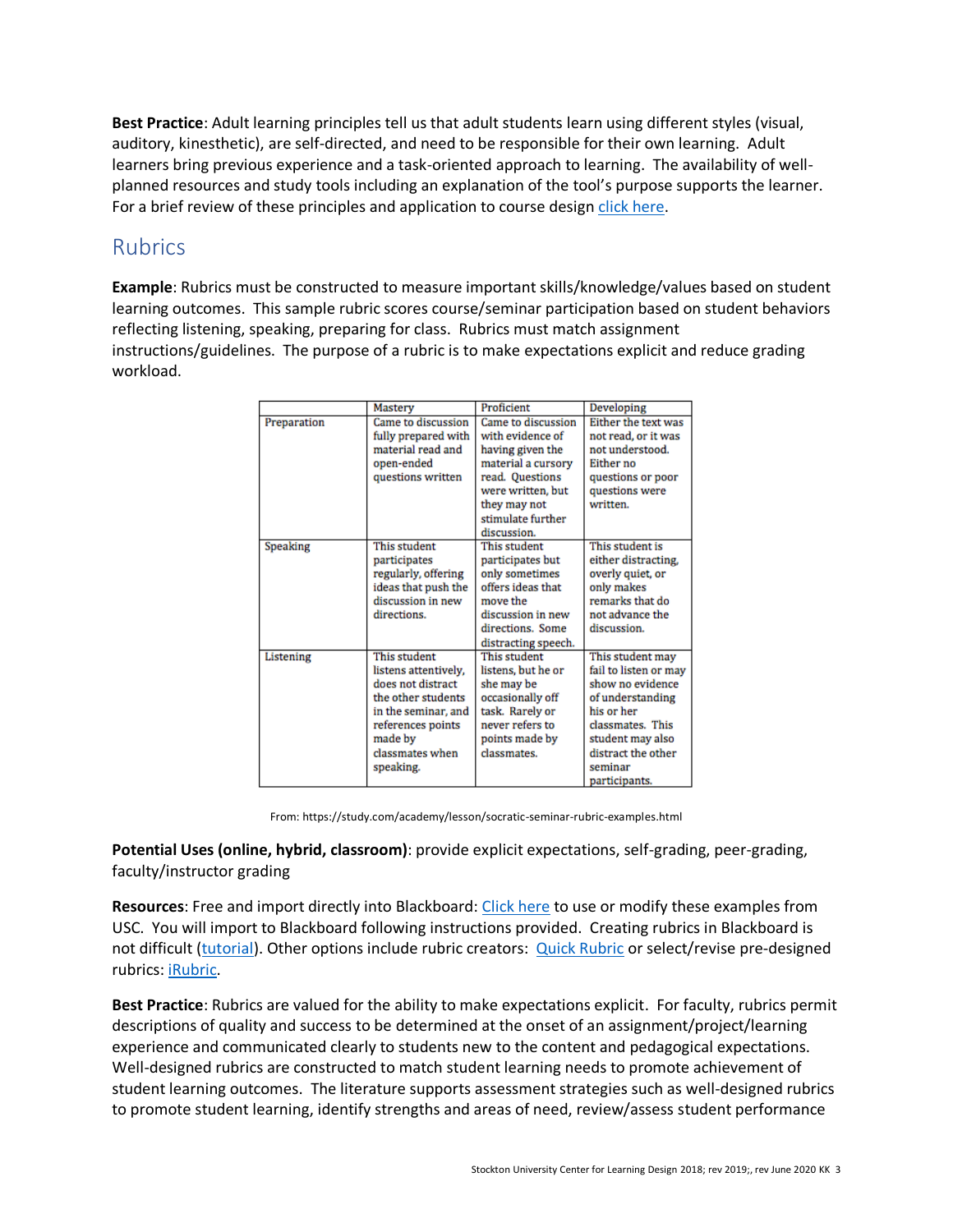for teaching effectiveness and curriculum needs, and use assessment data to communicate outcomes to various stakeholders (Buzzetto & Alade, 2006).

#### **Activities**

**Example**: The web and other teaching resources provide a variety of ideas to create active course learning experiences. We'll focus on discussion activities.

**Potential Uses (online, hybrid, classroom)**: promote engagement (student-content, student-student, & student-faculty), permits students and faculty to assess knowledge or application of concepts. Many additional uses when used creatively.

Resources: Free and easy to learn & use: [Padlet](https://padlet.com/) (posting responses on a wall instead of text threads; new users now limited to 3 walls), *Lino*, or *[Flipgrid](https://info.flipgrid.com/)* (social media vibe; record short video responses).

**Best Practice**: In a study by Williams, Jaramillo, & Pesko (2015), improving evidence of higher-level thinking in online discussion boards occurs when instructors make known the expectations for the required depth of posts (be explicit). A strength of using online discussion, regardless of course format, is the ability of students to have time for reflection and processing information. Online discussions create time and space to promote students' critical thinking especially when instructor participation is less frequent but planned and purposeful (Arend, 2017).

#### Creative Presentations & Lecture Recording

**Example**: Creative presentations combine visual, auditory and kinesthetic methods of teaching into clear, organized and easy to understand presentations that promote student learning. PowerPoint is a familiar creative presentation tool. Zoom allows you to screen share a live presentation. When lecturing/presenting, plan for a 10-15 minute lecture followed by an active learning activity such as polling, discussion, skill practice or case application before continuing to lecture.

**Potential Uses (classroom, hybrid, online)**: promote active learning and engagement (student-content), permits students and faculty to share knowledge or application of concepts, useful if recorded for flipped classroom. Many additional uses when used creatively such as having students create presentations.

**Resources**: There are alternatives to PowerPoint such as Google Slides, Prezi, Keynote and more. If we are using PowerPoint online and want our presentations to run automatically, we can use the narrate [PowerPoint feature](https://www.dummies.com/software/microsoft-office/powerpoint/how-to-record-voice-narration-for-your-powerpoint-2016-presentation/) and [post the show file.](https://support.office.com/en-us/article/turn-your-presentation-into-a-video-c140551f-cb37-4818-b5d4-3e30815c3e83) Other online tools such as [iSpring](https://www.ispringsolutions.com/online-presentations) can help you record and share lectures and create HTML5 or flash presentations based on PowerPoint. To record live lectures or class artifacts, a computer, camera, or cell phone is a low tech, low cost solution. Capturing your computer screen can be accomplished with screencasting. Free software for lectures and screencasting: [Loom,](https://www.loom.com/) [Ezvid,](https://www.ezvid.com/) [Jing,](https://www.techsmith.com/jing-tool.html) [Screen-O-Matic.](https://screencast-o-matic.com/education)

**Best Practice**: There has been criticism of PowerPoint, yet 93% of undergraduate students report being in a course where PowerPoint is used (Garrett, 2016). Presentations as a form of delivering information (lecturing) with a specific purpose and balancing the active learning needs of students can promote student engagement. The literature reports that well-designed presentations are effective vehicles for delivering information, providing prompts for discussion, promoting active learning, and improving perceptions of faculty teaching (Garrett, 2016).